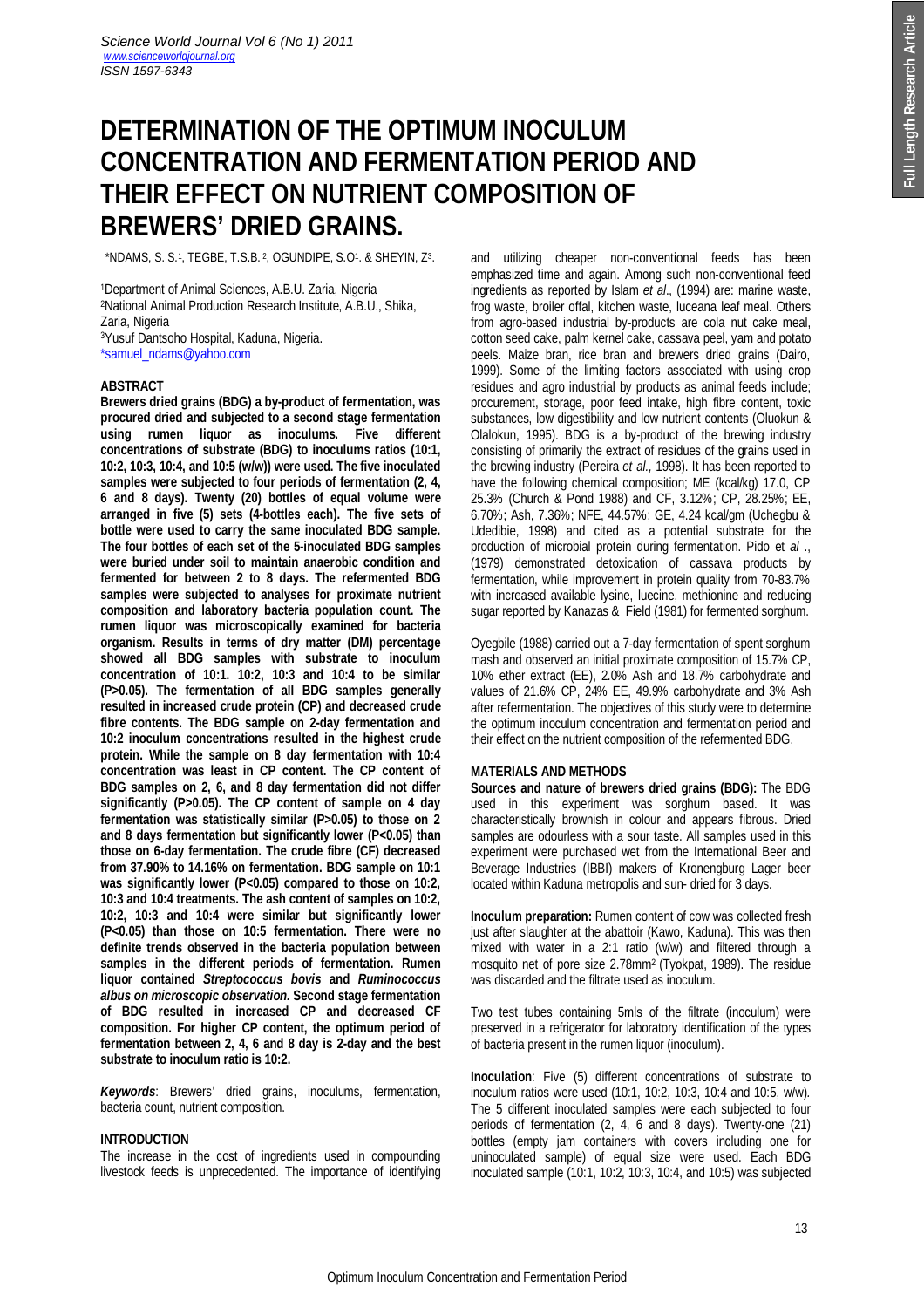to 4 different periods of fermentation (2, 4, 6 and 8 days). Five (5) bottles were used to carry the same inoculated BDG sample (i.e. a set for each of the samples' concentration of 10:1, 10:2, 10:3, 10:4 and 10:5). Each set was then subjected to 4-different periods of fermentation (2, 4, 6 and 8 days). The quantity of water that will wet a given quantity of dried BDG was first determined. This was found to be in a ratio of 5:1 (w/w). The *5* different inoculum concentrations (10:1, 10:2, 10:3, 10:4 and 10:5) were first introduced into the water before wetting the BDG samples for uniformity of inoculation.

Quantitatively, 5 buckets were kept and 3kg of BDG were weighed into them. The following weights of inoculum (rumen liquor); 0.3kg, 0.6kg, 0.9kg, 1 .2kg and 1.5kg corresponding to the substrate to inoculum ratio of 10:1, 10:2. 10:3, 10:4 and 10:5 were weighed and introduced into equal volume of water. Properly mixed and each volume of water containing the different concentrations of inoculum was used to wet the 3kg of BDG in the bucket in a ratio of 1:5 (w/w). The different ratios used in the process are presented in the table below.

| <b>Sample</b> | Substrate: Water | Substrate Fermentation period (Days) |        |  |  |
|---------------|------------------|--------------------------------------|--------|--|--|
| label         | ratio            | Inoculum                             | $\sim$ |  |  |
|               |                  | 10:1                                 |        |  |  |

B 1:5 10:2  $B_2$   $B_4$   $B_6$   $B_8$ C 1:5 10:3  $C_2$   $C_4$   $C_6$   $C_8$ D 1:5 10:4  $D_2$   $D_4$   $D_6$   $D_8$ E 1:5 10:5 E<sup>2</sup> E<sup>4</sup> E<sup>6</sup> E<sup>8</sup>

|  | RATIOS OF SUBSTRATE TO WATER AND SUBSTRATE TO INOCULUMS CONCENTRATIONS |
|--|------------------------------------------------------------------------|
|--|------------------------------------------------------------------------|

Four of the bottles were allocated to each of the five different BDG inoculated samples (totaling 20 bottles) to which 0.5kg of the BDG inoculated samples were filled. The four bottles from each bucket were then subjected to four different fermentation periods (2, 4, 6 and 8 days).

**Fermentation:** The inoculated BDG samples were properly compacted into the four-bottle (500g) to exclude any possible air. The mouth of the bottles were covered with polythene materials and finally sealed with covers and buried under the soil so as to maintain anaerobic condition as much as possible. All bottles of the inoculated BDG samples were labeled accordingly and fermented for between 2 to 8 days. Another bottle with wetted BDG material was fermented for 8 days un-inoculated, making a total number of twenty-one (21) bottles used in this study.

After each period of fermentation, 10 gm of the re-fermented BDG (RBDG) sample was taken into text tubes. The twenty (20) test tubes containing wet re-fermented BDG material were properly labeled and kept in a refrigerator for bacteria count which was carried out at the medical laboratory, Yusuf Dantsoho Hospital, Tudun Wada, Kaduna.

The rest of the re-fermented BDG (21 samples) were removed from the bottles and sun-dried for 3 days after which samples were taken for chemical analysis. The proximate chemical determination for dry matter (DM), crude protein (CP), crude fibre (CF), ether extract (EE), ash and nitrogen free extract (NFE) were carried out at the National Animal Production Research Institute (NAPRI),

Shika- Zaria, Nigeria. The results of the proximate analyses and bacteria population determined were as shown in tables 1, 2 and 6.

**Chemical analysis:** The analytical procedures (for DM, CF, CP, EE, Ash and NFE determination) employed in this experiment are in accordance with AOAC (1990) standard. Proximate analysis was carried out on the BDG sample and the 21 RBDG samples.

**Microbiological analysis:** The 5-ml rumen liquor that was preserved in the refrigerator was taken for the identification of the type of bacteria present in it at the laboratory. Likewise the twenty wet RBDG samples of the five different inoculums to substrate concentrations were taken for bacteria count. This was to identify the substrate to inoculum concentration that will result in the highest bacteria count.

**Preparation of the dilution:** 1 gm of each wet RBDG sample was weighed and mixed in 100ml sterile distil water and out of this, 10 ml, were taken in a test tube as the stock bacteria concentration. This contained 0.lg of the RBDG sample (0.1g/10ml).

Serial dilution: To reduce the bacteria concentration before inoculation of every sample, six (6) screw cap test tubes were kept, into which 9.9 mls of 0.1% peptone were put to serve as dilution blank. The test tubes were arranged in series from 1 to 6. From the stock concentration, 0.l ml was removed and transferred into the first dilution blank as shown in Fig. 1. These were mixed and from it 0.1ml was removed and discarded every time to allow equal concentration.



**FIG 1. SERIAL DILUTION OF BACTERIA STOCK SOLUTION.**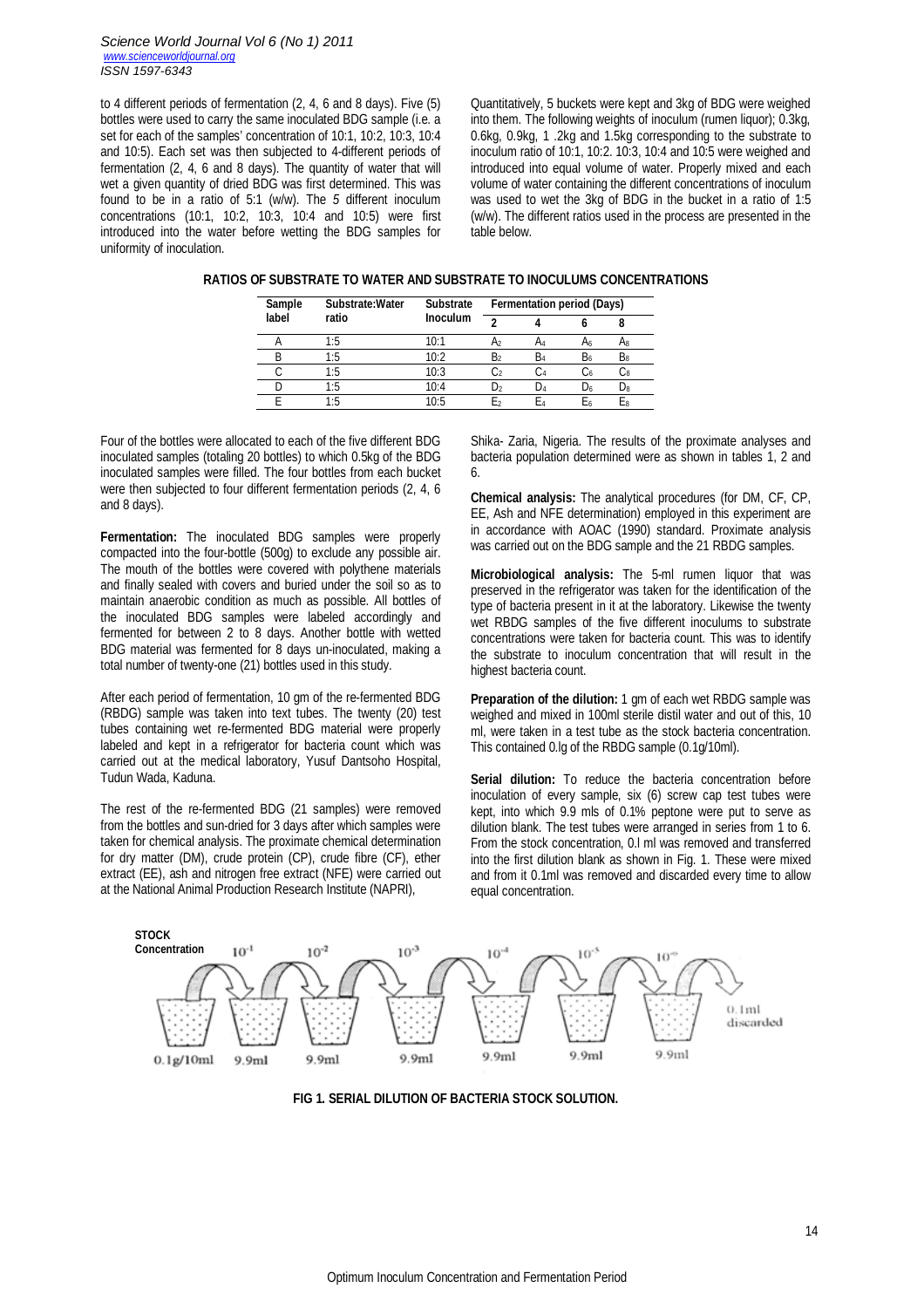*Science World Journal Vol 6 (No 1) 2011 www.scienceworldjournal.org ISSN 1597-6343*

**Inoculation of plates:** The 5th and 6<sup>th</sup> dilutions were used for plate inoculation. In the process, I ml of each dilution (10<sup>5</sup> and 10<sup>6</sup>) was removed with a pipette and introduced into the center of each sterile petri-dish. 10ml of nutrient agar (cooled to about 45 °C) were poured on each plate and mixed by moving the dish gently, six times in clockwise direction and repeated counter clockwise. After the media was allowed to set for 20 minutes the plastic dishes were inverted and incubated at 37 °C for 24hrs.

**Bacteria count on plates:** The plates were divided into four quarters as shown in Fig. 2. Each quarter was counted and the count of the four quarters added to obtain the total count (count per plate =  $a + b + c + d$ .



# **FIG 2. BACTERIA GROWTH PLATE DIVIDED INTO FOUR QUARTERS.**

The results of the bacteria count are shown in Table 4

## **RESULTS**

**Nutrient composition of RBDG:** The proximate composition of BDG analyzed before and after fermentation are as shown in Table 2. The wetted uninoculated BDG sample fermented for 8 days also revealed an increased crude protein content from 24.44 to 28.00% (Table 1). Compared to the crude protein content of all the re-fermented inoculated BDG samples (Table 2), the wetted uninoculated BDG sample was observed to contain the least crude protein content (28.0 %CP). The crude protein content of BDG was observed to increase from 24.44% before fermentation to between 29.28-36.28 % after fermentation (Table 2). The RBDG sample with the highest crude protein (36.28%) was observed among samples on 2-day fermentation with substrate to inoculum concentration ratio of 10:2

# **TABLE 1. PROXIMATE COMPOSITION OF BDG AND RBDG ANALYZED**

| Analysis <sup>*</sup>       |            | Ingredients       |
|-----------------------------|------------|-------------------|
|                             | <b>BDG</b> | <sup>1</sup> RBDG |
| <sup>2</sup> Dry Matter (%) | 95.10      | 95.41             |
| Ash (%)                     | 4.98       | 4.98              |
| Ether Extract (%)           | 9.44       | 9.44              |
| Nitrogen Free Extract       | 23.28      | 30.95             |
| Crude Fibre (%)             | 37.90      | 26.63             |
| Crude Fibre (%)             | 24.44      | 28.00             |

 \*Values are means of two determinations <sup>1</sup>Uninoculated fermented BDG sample.

<sup>2</sup>Analysis % of DM

The crude fibre content was observed to decrease from 37.90% before fermentation to 14.16% after fermentation. The least crude fibre content was observed among samples on 2-day fermentation and with the sample of substrate to inoculum concentration ratio of 10:1. The crude fibre content of the wet uninoculated fermented BDG sample was observed to be lower than the normal dried BDG sample but higher than all the inoculated samples.

|                 |        |  |                           |                          |                            |                                        |                                      |                                                           |                                                           | eriod of Fermentation                                  |                          |                                   |                              |                   |                      |                         |                                  |                                                |                                    |                                      |
|-----------------|--------|--|---------------------------|--------------------------|----------------------------|----------------------------------------|--------------------------------------|-----------------------------------------------------------|-----------------------------------------------------------|--------------------------------------------------------|--------------------------|-----------------------------------|------------------------------|-------------------|----------------------|-------------------------|----------------------------------|------------------------------------------------|------------------------------------|--------------------------------------|
| <b>Analysis</b> | Contro |  | sÁep:                     |                          |                            |                                        |                                      |                                                           |                                                           |                                                        |                          |                                   |                              |                   |                      |                         |                                  | Aep g                                          |                                    |                                      |
|                 |        |  |                           |                          |                            |                                        |                                      | ង្គុំ ខ្លួន និង <mark>ខ្ញុំទី</mark><br>សូម មាន និង ខ្ញុំ |                                                           |                                                        |                          |                                   | ត្តិទី២៩ និង<br>និងនិងនិងនិង |                   | ទី                   |                         |                                  |                                                |                                    |                                      |
|                 |        |  |                           |                          |                            |                                        |                                      |                                                           |                                                           |                                                        |                          |                                   |                              |                   |                      |                         |                                  |                                                |                                    |                                      |
|                 |        |  |                           |                          |                            |                                        |                                      |                                                           |                                                           |                                                        |                          |                                   |                              |                   |                      |                         |                                  |                                                |                                    |                                      |
|                 |        |  | <b>1223332</b><br>8324528 | <b>1223324</b><br>232351 | និងទីនឹងទី <mark>និ</mark> | ងន្ទ្រីន្ទនន្ទ្រីន្ទ<br>ដូច្នន្ទន្ទ្រី | ភូន្ត្រីនិង<br>ស្រុក អនុម្ម<br>ស្រុក |                                                           | 8 \$ 후 동 % % <mark>추</mark><br>8 \$ 동 % % % <del>\$</del> | ឌីន្តដូនដូ <mark>ង</mark><br>ដូន្តដូនដូ <mark>ង</mark> | 8호 - 우유 중국<br>8호 - 영국 중국 | ទី = នី ទី នី ន <mark>ី នី</mark> |                              | 음 <u>업용 역</u> 용 중 | 주고 일 부 동<br>동안 이 부 동 | <b>858528</b><br>858528 | នីទី នី គី គី នី <mark>ដូ</mark> | 6 <mark>8</mark> 8 8 8 9 년<br>3 13 8 8 8 8 9 9 | <b>ដូ</b> ងទីនឹងថ្ងៃ<br>អូននឹងថ្ងៃ | ងនាងដូងន <mark>ាំ</mark><br>ដូនទីនឹង |
|                 |        |  |                           |                          |                            |                                        |                                      |                                                           |                                                           |                                                        |                          |                                   |                              |                   |                      |                         |                                  |                                                |                                    |                                      |
|                 |        |  |                           |                          |                            |                                        |                                      |                                                           |                                                           |                                                        |                          |                                   |                              |                   |                      |                         |                                  |                                                |                                    |                                      |
|                 |        |  |                           |                          |                            |                                        |                                      |                                                           |                                                           |                                                        |                          |                                   |                              |                   |                      |                         |                                  |                                                |                                    |                                      |
|                 |        |  |                           |                          |                            |                                        |                                      |                                                           |                                                           |                                                        |                          |                                   |                              |                   |                      |                         |                                  |                                                |                                    |                                      |
|                 |        |  |                           |                          |                            |                                        |                                      |                                                           |                                                           |                                                        |                          |                                   |                              |                   |                      |                         |                                  |                                                |                                    |                                      |

 $-1 - 1$ 

# TABLE 2. PROXIMATE COMPOSITION OF RBDG SAMPLES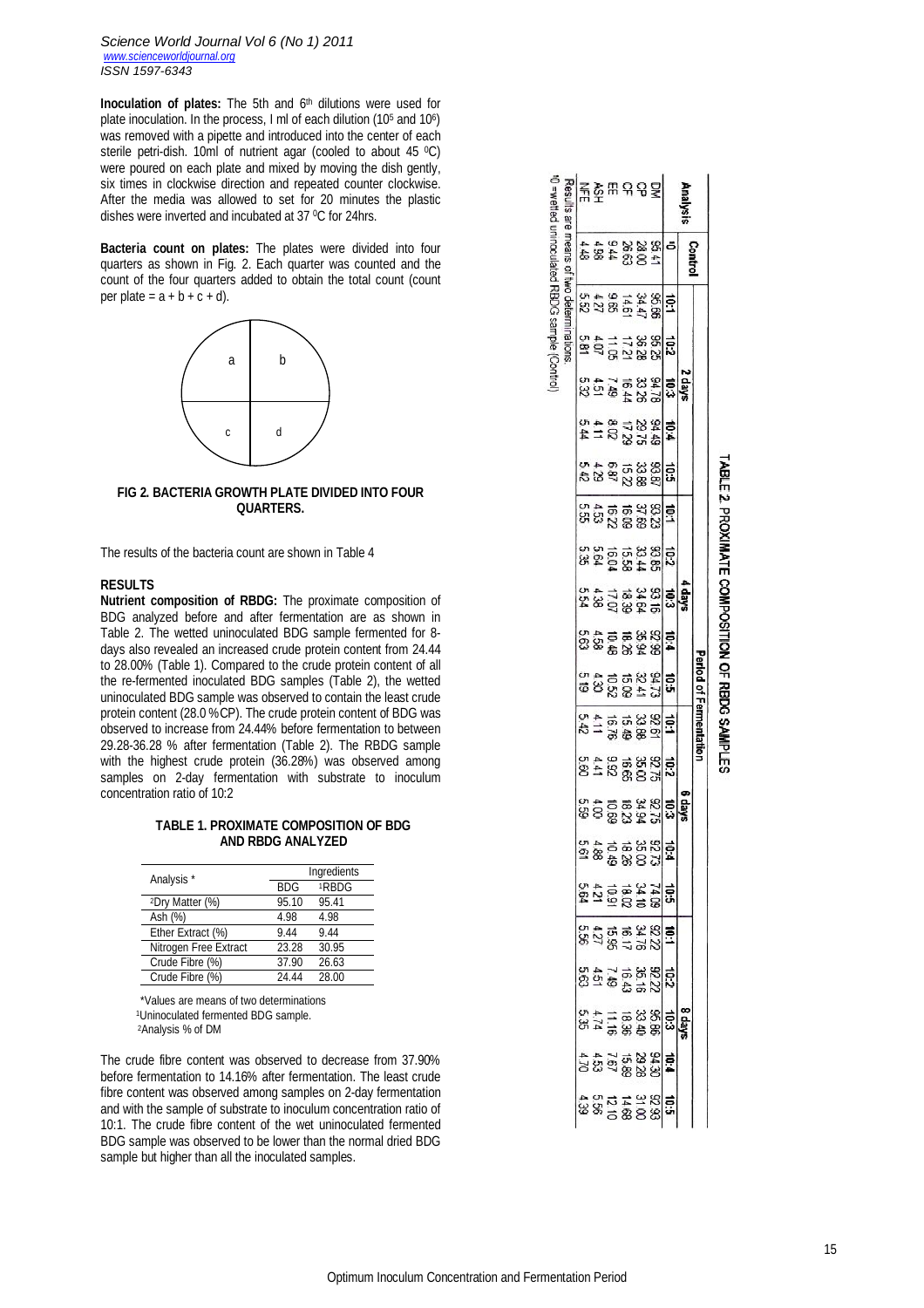**Effect of different inoculum concentration on nutrient composition of refermented BDG:** Table 3 shows the effect of BDG re-fermentation with different levels of inoculum concentrations on the nutrient composition of BDG. In terms of dry matter composition. All BDG samples with substrate to inoculum concentration of 10:2, 10:3 and 10:4 on fermentation had similar

dry matter percentage. BDG samp1e on 10:5 and 10:1 substrate to inoculum concentration were similar but significantly higher  $(P<0.05)$  than samples on, 10:2, 10:3 and 10:4 substrate to inoculum concentration. The control sample was significantly higher in percentage DM than other samples on different inoculum concentration.

# **TABLE 3. EFFECT OF DIFFERENT BDG RE-FERMENTATION INOCULUM CONCENTRATIONS ON BDG NUTRIENT COMPOSITION.**

| <b>Items</b> |         |        | Substrate to inoculum concentration |                    |                    |                     |      |  |
|--------------|---------|--------|-------------------------------------|--------------------|--------------------|---------------------|------|--|
|              | control | 10:1   | 10:2                                | 10:3               | 10:4               | 10:5                | *SFM |  |
| 1DM.%        | 95.1a   | 93.59b | 93.52c                              | 93.13c             | 93.63c             | 94.41b              | 0.25 |  |
| CP, %        | 24.44c  | 34.39a | 34.97 <sup>a</sup>                  | 34.11 <sup>a</sup> | 31.86 <sup>b</sup> | 33.91a              | 0.42 |  |
| EE.%         | 9.04c   | 1471a  | 11.84 <sup>b</sup>                  | 11.60 <sup>b</sup> | 10.09 <sup>b</sup> | 10.10 <sup>b</sup>  | 0.62 |  |
| CF. %        | 39.0a   | 15.59d | 16.69c                              | 17.85b             | $16.98 \text{ bc}$ | 16.30 <sup>cd</sup> | 0.34 |  |
| ASH.%        | 4 0 7 b | 4 N3b  | 048b                                | 4.41 <sub>b</sub>  | 4 52 ab            | 4 99a               | 0.16 |  |

a,b,c,d are the means of the same row with different superscripts are significantly different (P<0.05) <sup>1</sup>Analysis % of DM

\*Standard error of means.

The crude protein content of all RBDG samples were significantly higher (P<0.05) than the unrefermented BDG sample. The crude protein content of samples on 10:1, 10:2, 10:3 and 10:5 were similar but significantly higher (P<0.05) than that of the BDG sample on 10:4. The percentage ether extract of all RBDG samples were significantly higher (P<0.05) than the control. The percentage ether extract of samples on 10:2, 10:3, 10:4 and 10:5 substrate to inoculum concentration were similar but significantly lower (P<0.05) than those on 10:1.

The percentage crude fibre of the control sample was significantly higher (P<0.05) than that of all RBDG samples. The crude fibre composition of samples on 10:2, 10:4 and 10:5 were similar (P>0.05). Samples on 10:3 substrates to inoculum concentration contained higher percentage crude fibre (P<0.05) than samples on 10:1, 10:2 and 10:5. Samples on 10:1 had significantly (P<0.05) lowest percentage of crude fibre which was similar to samples on 10:5 substrates to inoculum concentration**.**

The percentage ash for the control sample and that of samples on 10:1, 10:2, 10:3 and 10:4 substrate to inoculum concentrations were similar. The ash content of BDG sample on 10:5 was significantly higher (P<0.05) than those on 10:1, 10:2 and 10:3. Samples with 10:4 and 10:5 concentrations had similar percentage ash.

**Effect of different periods of fermentation of BDG on nutrient composition:** Table 4 shows the effect of different period of refermentation on the nutrient composition of BDG. The dry matter composition was significantly higher (P<0.05) for 2-day fermentation compared to those on 4, 6 and 8-day fermentation but significantly lower (P<0.05) compared to the control. The dry matter for samples on 6 and 8-days fermentation were similar but significantly lower (P<0.05) than that of 4-day fermentation.

There was no significant difference (P>0.05) in the ash composition across samples for the different period of fermentation. The percentage ash composition of the control sample was significantly lower than those of samples on different period of fermentation. The ether extract for 4-day fermentation was significantly higher (P<0.05) compared to those of 2, 6 and 8day fermentation periods and the control. The ether extract content of 2-day fermentation was also significantly lower (P<0.05) than those on other fermentation periods. Samples on 2, 4 and 6-day fermentation had similar crude fibre content and were significantly lower (P<0.05) than the crude fibre content of the 8-day fermentation sample. The percentage crude of the control sample was significantly (P<0.05) higher than those of samples on different periods of fermentation. The crude protein content of samples on 6-day fermentation was similar to those on 2 and 8 day but significantly higher than those on 4-day fermentation and the control. The crude protein content of the control was significantly the lowest.

|              |                    |         | Fermentation period (days) |        |                    |            |
|--------------|--------------------|---------|----------------------------|--------|--------------------|------------|
| <b>Items</b> | 0                  | 2       | 4                          | 6      |                    | <b>SEM</b> |
| DM (%)       | 95.1               | 94.81   | 93.99                      | 92.98  | 92.83              | 0.22       |
| ASH (%)      | 4.07b              | 4.76a   | 4.49                       | 4.32а  | 4.38a              | 0.15       |
| EE(%)        | 9.04c              | 8.66c   | 14.81 <sup>a</sup>         | 11.75  | 11.45 <sup>b</sup> | 0.55       |
| CF (%)       | 37.90 <sup>a</sup> | 16.28c  | 16.47c                     | 16.23c | 17.75b             | 0.30       |
| N(%)         | 3.91c              | 5.42ab  | 5.32 <sub>b</sub>          | 5.53a  | 5.38ab             | 0.06       |
| CP (%)       | 24.44c             | 33.88ab | 33.28 <sup>b</sup>         | 34.59a | 33.65ab            | 0.38       |

# **TABLE 4. EFFECT OF PERIOD OF RE-FERMENTATION ON NUTRIENT COMPOSITION OF BDG.**

a,b,cMeans within row with different superscripts are significantly different(P<0.05)

Table 5 shows the effect of BDG fermented for different periods with different inoculum concentration on crude protein and crude fibre compositions. The 2-days fermented samples on treatments 10:1 and 10:2 substrate to inoculum concentration did not differ significantly (P>0.05) in crude protein composition. Samples on 10:2 had higher (P<0.05) % CP compared to those that were on 10:3, 10:4 and 10:5. Samples on treatment 10:4 had the least % CP (P<0.05). BDG samples on 10:1, 10:2, 10:3, 10:4 and 10:5 inoculum concentration and of 4, 6 and 8-day fermentation had similar (P>0.05) crude protein content. On the basis of crude fibre composition, all RBDG samples on 2-day fermentation with different inoculum concentrations did not differ significantly (P>0.05). Similarly RBDG samples on 4, 6 and 8-day fermentation with different inoculum concentrations did not differ significantly (P>0.05) in crude fibre content.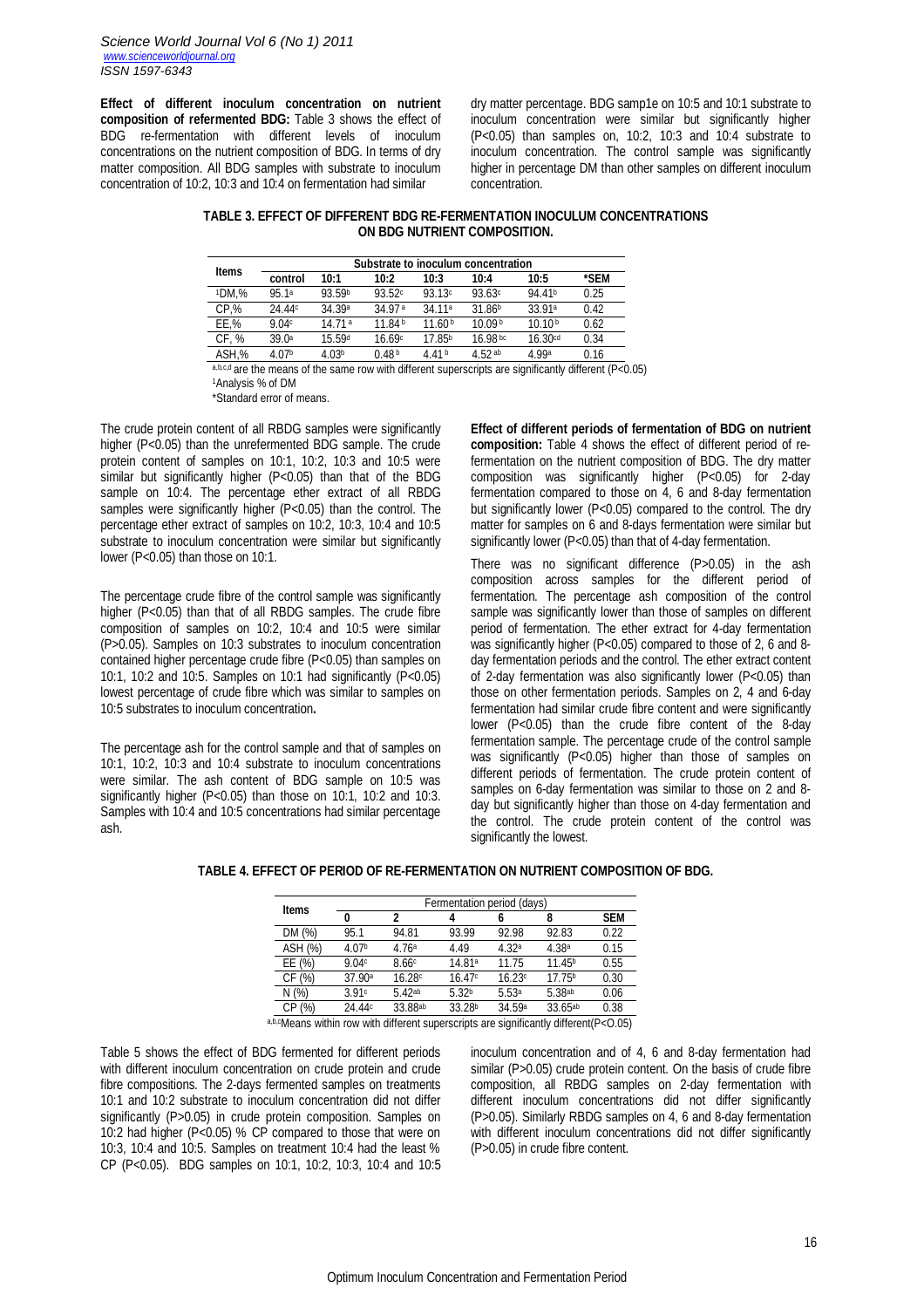| No             |                                                                                                                                                                                                                                   |                    |       | <b>Concentration</b>                                                                                                           |       |                                                             |
|----------------|-----------------------------------------------------------------------------------------------------------------------------------------------------------------------------------------------------------------------------------|--------------------|-------|--------------------------------------------------------------------------------------------------------------------------------|-------|-------------------------------------------------------------|
| days           |                                                                                                                                                                                                                                   | Crude Protein, %   |       |                                                                                                                                |       |                                                             |
|                | 10:1                                                                                                                                                                                                                              | 10:2               | 10:3  | 10:4                                                                                                                           | 10:5  | <b>SEM</b>                                                  |
| $\overline{2}$ | 34.47ab                                                                                                                                                                                                                           | 36.38 <sup>a</sup> | 33.2  | 29.75c                                                                                                                         | 33.89 | 0.29                                                        |
| 4              | 34.69                                                                                                                                                                                                                             | 33.44              | 34.63 | 33.94                                                                                                                          | 33.10 | 0.98                                                        |
| 6              | 33.                                                                                                                                                                                                                               | 35.00              | 34.94 | 35.00                                                                                                                          | 34.01 | 0.40                                                        |
| 8              | 34.76                                                                                                                                                                                                                             | 35.16              | 33.40 | 29.38                                                                                                                          | 31.00 | 1.60                                                        |
|                | Crude Fibre, %                                                                                                                                                                                                                    |                    |       |                                                                                                                                |       |                                                             |
|                | 10:1                                                                                                                                                                                                                              | 10:2               | 10:3  | 10:4                                                                                                                           | 10:5  | <b>SEM</b>                                                  |
| 2              | 14.61                                                                                                                                                                                                                             | 17.21              | 16.43 | 17.29                                                                                                                          | 15.89 | 0.69                                                        |
| 4              | 16.09                                                                                                                                                                                                                             | 15.56              | 18.36 | 16.08                                                                                                                          | 16.22 | 0.64                                                        |
| 6              | 16.26                                                                                                                                                                                                                             | 16.65              | 18.23 | 15.71                                                                                                                          | 15.09 | 0.98                                                        |
| 8              | 16.17                                                                                                                                                                                                                             | 17.34              | 18.   | 18.86                                                                                                                          | 18.02 | 0.64                                                        |
|                | $\mathbf{a}$ , and the contract of the contract of the contract of the contract of the contract of the contract of the contract of the contract of the contract of the contract of the contract of the contract of the contract o |                    |       | $\mathbf{r}$ , and $\mathbf{r}$ , and $\mathbf{r}$ , and $\mathbf{r}$ , and $\mathbf{r}$ , and $\mathbf{r}$ , and $\mathbf{r}$ |       | $\mathbb{R}^n$ $\mathbb{R}^n$ $\mathbb{R}^n$ $\mathbb{R}^n$ |

# **TABLE 5. EFFECT OF FERMENTATION ON BDG CRUDE PROTEIN AND CRUDE FIBRE COMPOSITION**

a,b, c Means within row with different superscript are significantly different (P<0.05)

**Bacteria count on plates:** The result of the laboratory bacteria count is as shown in table 6. There was no definite trend observed in the bacteria population between samples in the different fermentation periods (2, 4, 6 and 8 days).

#### **TABLE 6. BACTERIA COUNT OF WET RBDG SAMPLES.**

|                                         | Period | <b>RBGD</b> | <b>Bacterial</b>      |
|-----------------------------------------|--------|-------------|-----------------------|
|                                         |        | sample      | count/ml              |
|                                         |        | А           | 77.7x10 <sup>6</sup>  |
|                                         |        | Β           | 73.0x10 <sup>6</sup>  |
|                                         | 2 days | C           | 50x10 <sup>6</sup>    |
|                                         |        | D           | 165 x10 <sup>6</sup>  |
|                                         |        | Е           | 1.3x10 <sup>6</sup>   |
|                                         |        | Α           | 23.4x10 <sup>6</sup>  |
|                                         |        | Β           | 0.75x10 <sup>6</sup>  |
|                                         |        | С           | 9.85x10 <sup>6</sup>  |
|                                         | 4 days | D           | 12.45x10 <sup>6</sup> |
|                                         |        | E           | 9.8x10 <sup>6</sup>   |
|                                         |        | Α           | 43.45x10 <sup>6</sup> |
|                                         |        | Β           | 4.85x10 <sup>6</sup>  |
|                                         |        | C           | 40.85x10 <sup>6</sup> |
|                                         | 6 days | D           | 24.0x10 <sup>6</sup>  |
|                                         |        | Е           | 6.7x10 <sup>6</sup>   |
|                                         |        | А           | 8.4x10 <sup>6</sup>   |
|                                         |        | B           | 15.05x10 <sup>6</sup> |
|                                         |        | С           | 94.85x10 <sup>6</sup> |
|                                         | 8 days | D           | 2.55x10 <sup>6</sup>  |
|                                         |        | E           | 1.25x10 <sup>6</sup>  |
| Results are mean of two determinations. |        |             |                       |

Substrate to inoculums ratio;  $A = 10: 1$ ,  $B = 10: 2$ ,  $C = 10: 3$ ,  $D = 10: 4$ ,  $E = 10: 5$ 

**Microscopy:** The result of the microscopic examination revealed the presence of gram-positive short chain cocci and gram-negative purple rod shaped bacteria.

#### **DISCUSSION**

The fibrous nature of BDG became smoother after fermentation signifying the physical transformation of BDG into a less fibrous material as was reported by Kherrati *et al*., (1997). They observed an increased level of fat and crude protein when slaughterhouse waste was recycled for animal feeding in a 15-day fermentation period. The smooth texture was as a result of the plant cell wall being degraded by anaerobic microorganism resulting in disruption of the feed structure.

The desirable sweet aroma perceived for the wet fermented samples were indications of good fermentation processes as stated by Mthiyane *et al*., (2001). Refermentation of BDG resulted in decreased DM% as the period of fermentation increased from 2 to 8-days. The decreased in DM% is in agreement with the findings of Odufa (1987) who reported a reduction in dry matter percentages during fermentation and contrary to the findings of

Tyokpat (1989) who reported a non-significant effect on DM content after fermentation periods (and nature of the feed ingredients (Rymer *et al*., (1999).

The increase in CP of all fermented samples compared to the normal dried BDG samples is in agreement with the findings of Adeyemi & Adeleke (2000) who observed an increased CP (40.02- 43.07) of the thevetia cake after fermentation and similarly with Ofuya & Obilor (1993) who observed an increased CP content of cassava peel from 5.4 to 16.9% after 20-day fermentation. Mthiyane *et al*., (2001) however observed a decreased (P<0.05) CP when sugarcane tops were ensiled with broiler litter with and without water.

The difference between the CP content of all inoculated and fermented samples are as a result of the activities of microorganism as confirmed by Macdonald *et al*.,(1998). This also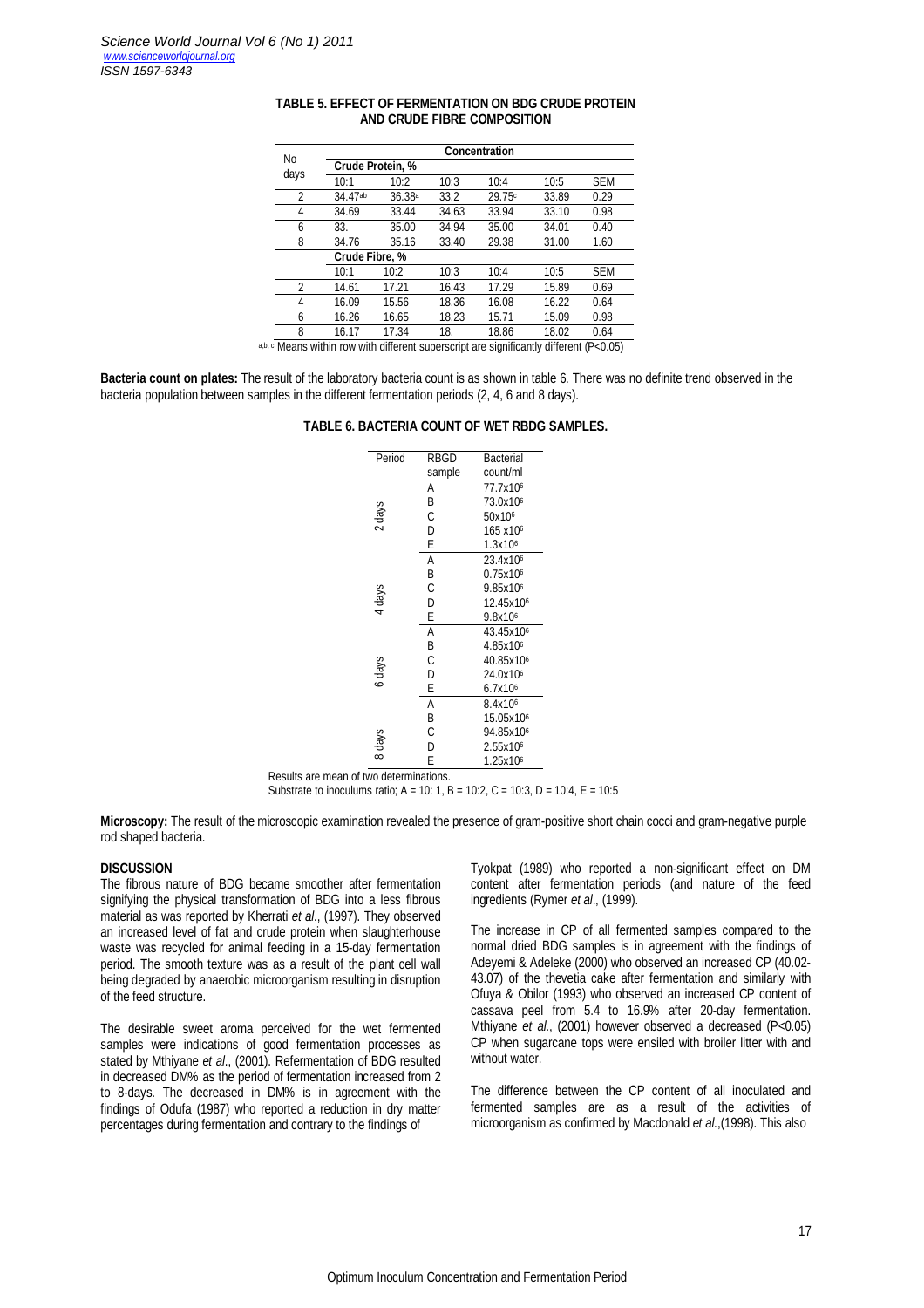revealed the suitability of BDG as a potential substrate for the production of microbial protein as was observed for fermentation media with agro- industrial residues such as sugar cane bagasse (Pressoa as cited by Almaida *et al.,* (1995) and cassava root meal (Pido *et al.*, 1979).

The highest CP content recorded with the sample on ratio 10:2 treatment after 2, 4,6 and 8-day fermentation signifies that fermentation of BDG at ratio 10:2 (substrate to inoculum) concentration will yield the highest CP content keeping other suitable conditions normal.

The insignificant difference in CP content of all samples on 10:2 treatment concentration and fermented for 2, 4, 6 and 8 days revealed that CP production through BDG fermentation on 10:2 substrate to inoculums will make no difference for any of the fermentation period used. This is in agreement with Wanderley *et al*., (1999) who observed that the digestion in rumen is related to the colonization of plant tissues by rumen microbes.

The significant decrease in crude fibre observed for uninoculated fermented sample also indicates the breakdown (fermentation) of BDG by anaerobic organism whose sources were not from the rumen but had the right environment for fermentation(MacDonald *et al*.,1998). The CF content of samples on different substrate to inoculums concentration was similar and there was no difference in the CF content between samples subjected to 2, 4, 6 and 8-days fermentation. This finding is in agreement with Rymer *et al*., (1999) who affirmed that the extent and rate of fermentation is largely determined by the nature of the feed and the environment respectively. Samples with lower CF content were not observed to contain higher CP content. Similarly Cone *et al.,* (1996) concluded that the rate of fermentation that are observed may be due to variation that is not necessarily due to differences in the nature of the feed being investigated but rather the type of methodology employed. Rymer & Givens (1997) observed that different types of apparatus produce different gas production profile with the same feeds.

The bacteria profile observed in Table 4 revealed bacteria population count of the different fermented samples following the six fold dilutions (from 10-1 to 10-6). The bacteria range of 1x 10<sup>6</sup> to 165 x 10<sup>6</sup> /ml is comparable to the findings of Kherrati *et al*., (1998) who reported that the total coliform count range from 4 x 103 to 10 x 106 cf u/g when slaughter house waste were inoculated with a starter culture of *lactobacillus planetarium* and incubated at 22- 24° c for 10-days. The population count observed in this study was only for viable bacteria (excluding yeast and mold cells count) which were reported to contribute to the crude protein values of the fermented samples (Virginia *et al.,* 1974). The bacteria count in this study did not increase with increased concentration of rumen liquor in all fermentation periods. Also the increase in crude protein did not correspond with increase cellulolytic bacteria as suggested by Weidmeier *et al*., (1987). The gram positive short chain cocci and gram negative rod shaped organism observed are characteristics of *streptococcus bovis* and *Ruminococcus albus* species of bacteria respectively which are typical rumen bacteria species as reported by Macdonald *et al.*, (1998).

### **CONCLUSION**

Results of this study indicate that refermentation of BDG between the periods of 2-8 days with rumen liquor as inoculum at concentrations of 10:1 to 10:5 resulted in increased CP and decreased in CF content with 10:2 test concentration being the best substrate to inoculum concentration for the highest % CP yield and 2-days optimum period of BDG refermentation.

### **ACKNOWLEDGEMENTS**

The authors acknowledge the assistance of the staff of the Medical Laboratory section, Yusuf Dantsoho Hospital, Kaduna and National Animal Production Research Institute, Ahmadu Bello University, Shika-Zaria, for the microbial and proximate chemical analyses of samples respectively. We are grateful to Dr I. A. Adeyinka for the statistical analysis of data.

### **REFERENCES**

Adeyemi, O. A. & Adeleke, A. A. (2000) Replacement of soybean meal with fermented Thevitia cake in layers diet: Effect on the performance, egg quality and nutrient retention. *Nigerian Journal of Animal Production. 27 (1): 24-28.*

Almaida, J. S, Ismeal, J.B. Maria, M. M. & Magdala, A.T. (1995). Microbial protein production by *Paecilomyces variotii* cultivated in. *Eucalyptus hemi cellulosic* hydrolyzate*, Bioresources Technology. 52:197-200*

A.O.A.C. 1990. Association of Official Analytical Chemists: Official Methods of analysis, 15<sup>th</sup> ed. Washington D.C.

Church, D. C. & Pond, W. G. (1988). Basic animal nutrition and feeding (3rd ed). John Wiley and Sons. New York, USA. P. 308

Cone, J. W., Van Gelder, A. H., Visscher, G.J.W. & Oudshoorn, L. (1996). Influence of rumen fluid and substrate concentration on fermentation kinetics measured with a fully automated time related gas production apparatus. *Animal Feed Science Technology. 61: 113-128*

Dairo, A. S. (1999). The influence of sorghum distillers waste on the performance of pigs*. Nigerian Journal of Animal Production. 26: 48-52.*

Islam, M. A., Hossan M. D., Babul, S. M. & Howlider, M. A. R. (1994). Unconventional feeds for broilers. *Indian Veterinary Journal. 71: 775-780 (12) 8: 1298-1309.*

Kanazas, N. & Field, M. L. (1981). Nutritional improvement of sorghum by fermentation. *Journal of Food Science. 46: 819-821*

Kherrati, M. F. Elyachioui, M. & Wahmane, A. (1997). Process for recycling slaughter houses wastes and by-products by fermentation. *Bioresource Technology. 63:75-79.*

MacDonald, P., Edwards, R. A., Greenhalg, J. F. D. & Morgan, C. A. (1998). Animal Nutrition (5<sup>th</sup> ed). London Longman GRP. Ltd.

Mthiyane, D. M. N., Nsahlai, I. V. & Bonsi, M. L. K. (2001).The nutritional composition, fermentation characteristics, in sacco degradation and fungal pathogen dynamics of sugarcane tops ensiled with broiler litter with or without water. *Animal Feed Science and Technology. 94:171-185*

Odufa, S. A. (1987): African fermented foods. From Art to Science. *Journal of Food Agriculture*. 1 (13): 179-183.

Ofuya, C. O. & Obilor, S. N. (1993). The suitability of fermented cassava peel as poultry feedstuff. *Bioresources Technology 44:101-104.*